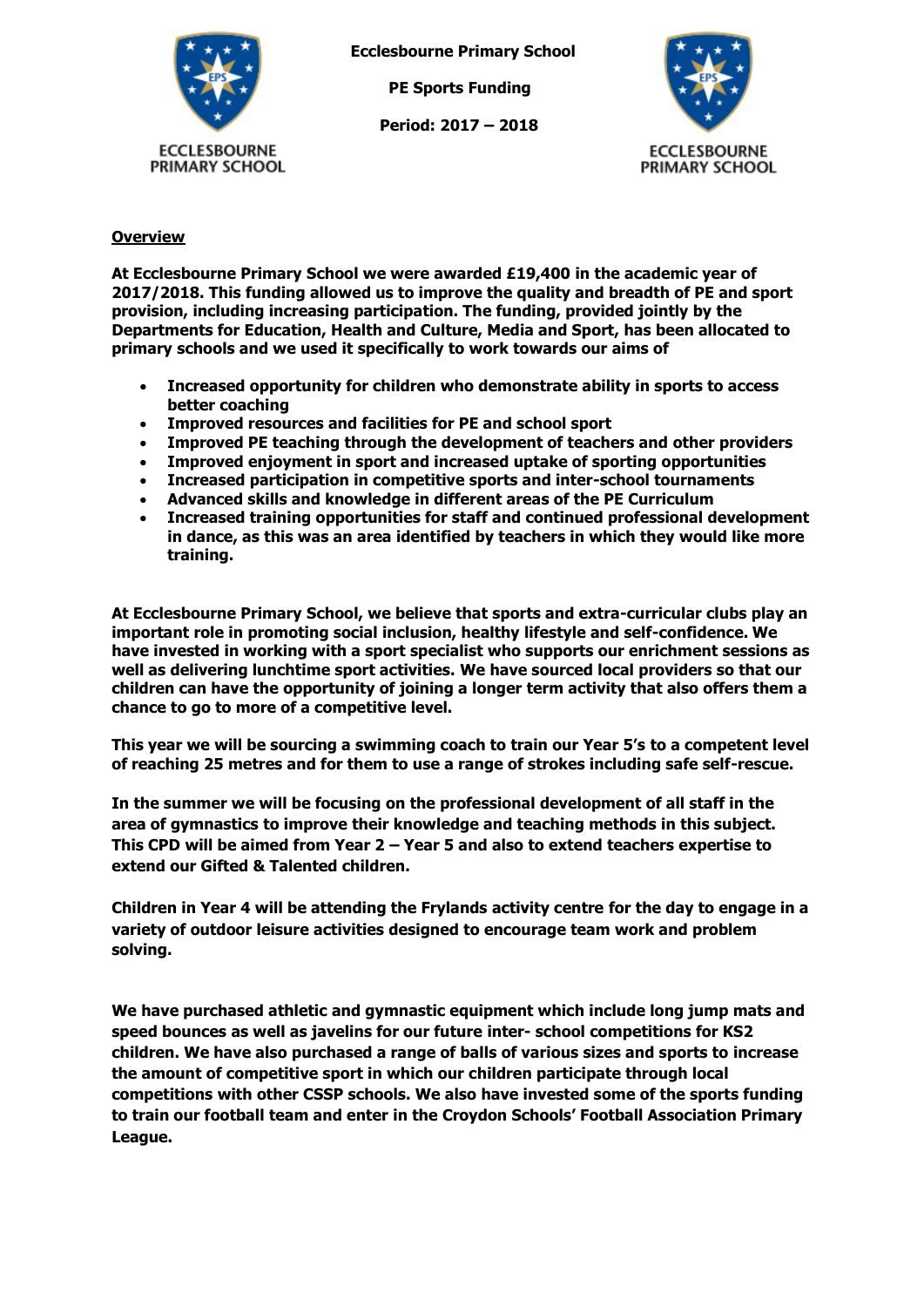|        | <b>Expenditure (approximate)</b>                          |
|--------|-----------------------------------------------------------|
| £735   | <b>Extra activity curricular support -TAs</b>             |
| £3,225 | Lunchtime sport activities                                |
| £793   | <b>PE Equipment</b>                                       |
| £1,092 | Jungle gym - EYFS                                         |
| £1,791 | <b>Football team</b>                                      |
| £1,500 | Gymnastic- CPD teacher training with a specialist teacher |
| £522   | <b>Frylands activity centre</b>                           |
| £240   | <b>Tournaments</b>                                        |
| £80    | Dance resources                                           |
| £900   | Release time for PE lead training and tournaments         |
| £3,420 | <b>Salary for lunchtime supervisor lead KS2</b>           |
| £600   | <b>Playground equipment</b>                               |
| £542   | <b>Acorn Athletics/football pitch maintenance</b>         |
|        |                                                           |

## **£15,440 TOTAL**

## **Success criteria**

**The impact of the new primary school sport funding on pupils' lifestyles and physical well-being has been evaluated as outlined below:**

**Our Extended Services Leader organises an extensive range of alternative sports and after school clubs which has enabled pupils of all abilities and interests to participate. Activities range from ballet and martial arts to football and multi-sports. Regular after school sessions strengthen the achievement and enjoyment of all pupils, including those with special educational needs and/or disabilities and pupils who are eligible for the Pupil Premium Grant. We have introduced TA support to our extra-curricular activities, to further enhance safeguarding and to allow TAs to develop new skills. We have invested in extra-curricular clubs for children who have been identified as 'non-participants' in extracurricular sport and provide additional activities to encourage their immediate and longer-term participation in sport and physical activity.**

**The tournaments organised by Croydon Sports Association, we hope will encourage children to become more active by finding a sport that they wouldn't normally decide to choose. This programme will allow children to have a taster of a variety of sports that they might not normally have the opportunity to try. We have tried to broaden provision to include non-traditional activities so that young people in hard-to-reach groups are motivated to participate and so that all pupils develop healthy lifestyles and reach the highest level of performance. It encourages each child to feel they are a valued member of the group and helps them to identify their preferred sport while ensuring they are participating at a level to challenge them.**

**We also employ a local sports academy to work with our pupils at lunchtime, in key stage one, to help engage them in a range of physical activities, this has supported the children with eye and hand coordination, sharing & taking turns and communication. As well as having a lead lunchtime supervisor in KS2 to support with team games and purchasing of playground equipment.**

**We have also used a local sports company to work with our teaching assistants once a week, one class per half term across year 1 & 2. The enrichment sports programme is designed to aid social and physical development and fitness within an enjoyable sporting environment.**